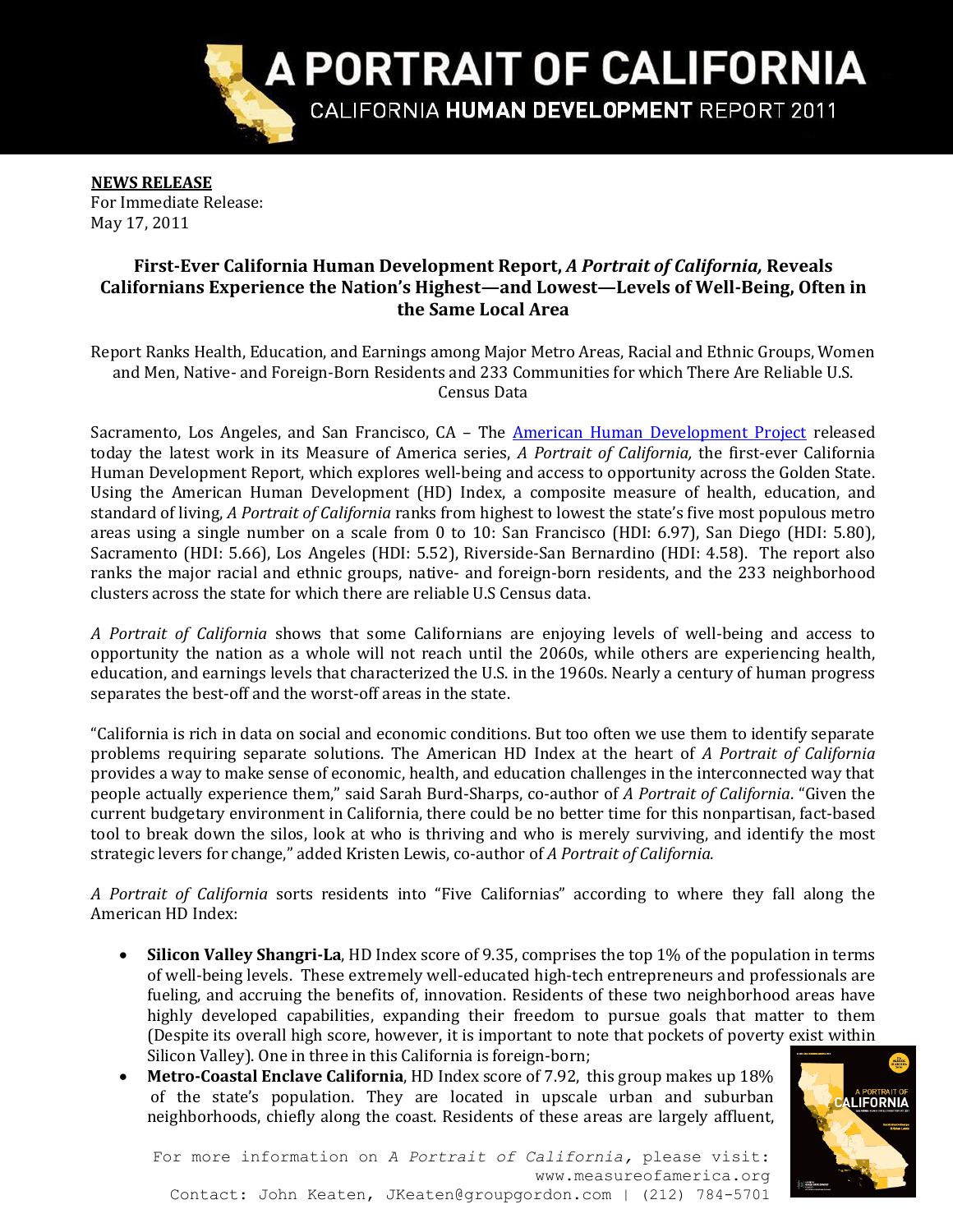credentialed, and resilient knowledge workers enjoying comparative financial comfort and security;

- **Main Street California**, HD Index score of 5.92, this majority-minority group of Californians experience longer lives, higher levels of educational attainment, and higher earnings than the typical American. Yet these suburban and ex-urban Californians, representing 38% of the population, have an increasingly tenuous grip on middle-class life;
- **Struggling California**, with an HD Index score of 4.17, makes up 38% of the population across the state, from the suburbs, exurbs, and rural areas of the Central Valley to parts of major metro areas and the Inland Empire to swaths of Northern California. Struggling Californians work hard but find it nearly impossible to gain a foothold on security;
- **The Forsaken Five Percent** of Californians are residents bypassed by the digital economy and left behind in impoverished LA neighborhoods as well as in rural and urban areas in the San Joaquin Valley. The Forsaken Five Percent have an American HD Index score of 2.59. These Californians, of whom one-third are foreign-born, can expect to live nine fewer years than those in Shangri-La and face an extremely constrained range of opportunities and choices.

### **AMONG THE KEY FINDINGS FROM A PORTRAIT OF CALIFORNIA:**

### **Health:**

- Life expectancy is longer in California (80.1 years) than in the nation as a whole (78.6 years).
- The range of life spans in neighborhoods across California is 15.3 years, with the high and low— the Newport Beach/Laguna Hills area (88.1 years) and Watts (72.8 years)—in the same metro area.
- The foreign-born outlive the native-born by an average of four years in California.

## **Education:**

- Just 100 of California's nearly 2,500 high schools account for nearly half of the state's dropouts.
- Nearly 44 percent of Latino adults in California do not have a high school degree—almost triple the state average.
- For every 100 men who get a bachelor's degree today, 134 women do.
- Over 50 percent of California's public schoolchildren are Latino; 27 percent are white; 11.6 percent are Asian American; 6.9 percent are African American; and fewer than 1 percent are Native American.

## **Income:**

- A gap of \$58,000 in earnings of the typical worker—double the median personal earnings of the United States—separate the top earners in the Santa Clara–Cupertino, Saratoga, Los Gatos area (about \$73,000) from the lowest earners in the LA–East Adams–Exposition Park area (about \$15,000).
- Median earnings (wages and salaries of all workers 16 and older) for whites range from \$47,000 in the Bay Area to \$28,000 in the Central Sierra region and \$24,000 in Northern California.
- Men earn more than women in every racial and ethnic group. In Silicon Valley Shangri-La, women earn 49¢ for every \$1 men earn; in The Forsaken Five Percent, women earn 77¢ for every \$1 men earn.
- California's Latina women earn the least, at \$18,000—earnings on par with those of the typical American worker in 1960, half a century ago.

*A Portrait of California* highlights actions that Californians can take to lock in human development successes today while setting the stage for significant budget savings and improved well-being tomorrow. These include

investing in public health campaigns and food subsidies for fruits and vegetables; investing in preschool and targeting the worst performing high schools with the highest dropout rates; and taking steps to address gender equality and wage discrimination in the workplace.